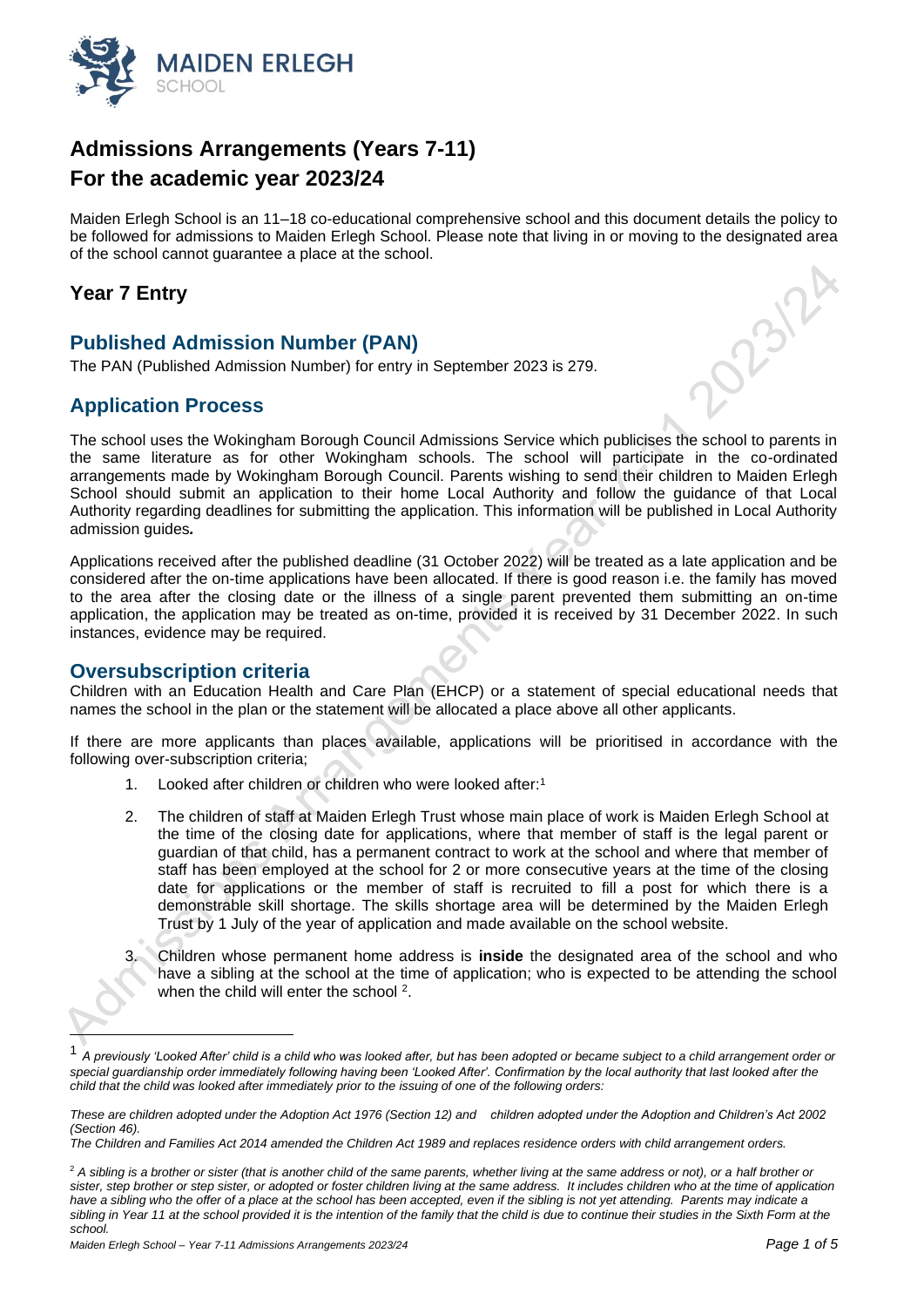

- 4. Children whose permanent home address is **inside** the designated area of the school.
- 5. Children whose permanent home address is **outside** the designated area of the school and who have a sibling at the school at the time of application; who is expected to be attending the school when the child will enter the school<sup>2</sup>.
- 6. Any other children.

Where the application of oversubscription criteria would result in splitting children with either the same birth dates or children born in the same academic year from the same family, then places will be offered even if this will result in the school going above its admission number.

#### **Tie-breaker**

Living in the designated area does not guarantee a school place as there may be more applications from parents living in the designated area than places available. Where this is the case, the following tiebreaker will be applied to decide which of the applicants can be offered places and the waiting list order. Priority will be given within any of the above oversubscription criteria to the applicant whose permanent home address is nearest to Maiden Erlegh School in terms of radial (straight line) distance. Distances will be measured consistently and will be measured as a straight line between the Local Land and Property Gazetteer (LLPG) address points for the respective home address and school, using the Easting and Northing for each address point. These are then used to calculate the distance between the two address points using a 'direct distance mathematical routine' within the Capita ONE system used by Wokingham Borough Council's School Admissions Team into which the LLPG address points are imported. This calculates the distance from the values created through this process using Pythagoras' Theorem by measuring the distance in metres between the Easting and Northing for each end address point then multiplied by 0.000621317 to convert to miles. It should be noted that this calculation may not be exactly the same as that created by a Geographical Information System (GIS) product as the GIS product may build in a formula to allow for the curvature of the earth. This curvature does not begin to affect distance values until the distance is least 10 miles.

In the event that two or more children live at the same distance from the school and there are fewer places available, random allocation will be used to decide which child will be allocated the remaining place(s). This will be by supervised drawing of lots, carried out by at least two officers at Wokingham Borough Council.

#### **Residency requirements**

Applications are processed on the basis of the child's single permanent home address, living with parent(s), or a carer/legal guardian. Evidence is required of a single address. It is important to declare if there is to be a change of address prior to the child starting school. If the applicant already owns a property which is in the process of being sold, we are able to accept the address of the new property only on submission of the appropriate evidence in support, e.g. exchange of contracts letter on both the new property and, where possible, disposal of their current property. Parents will be asked to declare that the address used will be their place of residence beyond the date of the pupil starting school. Applicants are required to advise of any change of circumstance at any time prior to the child starting school. If you do not declare such arrangements, or a different address is used on the application where the child does not usually live, it will be considered that a false declaration has been made and it may be decided to decline to offer a place or to withdraw the offer of a place. The school will reserve its right to carry out further investigation and require additional evidence and to reject applications or withdraw offers of places if it believes it has grounds to do so. In such cases, parents have recourse to putting their application through the independent appeals process. If a child spends part of the week with parents at different addresses, the home address will be where they usually spend the majority of the school week (Sunday 6pm to Friday 9.00am, including nights) with a parent. Where a family claims to be resident at more than one address, justification and evidence of the family's circumstances (e.g. legal separation) will be required. The home address will also be considered on the basis of the child benefit payment arrangements, where this is payable. If a child does not live at their parent(s) address, we need to know the reasons for this. The reasons would need to be supported by official documentation. A temporary address cannot be used to obtain a school place. Temporary addresses will only be considered where evidence is provided of a genuine reason for the move, e.g. flooding or subsidence. After allocation, if an applicant moves from the property they have used in their application to another property which is within or nearer to the designated area of the preferred school, the address of the property they originally owned and declared on application will be the address used for determining their designated area, unless this house has been sold or rented out for 12 months prior to the closing date for applications.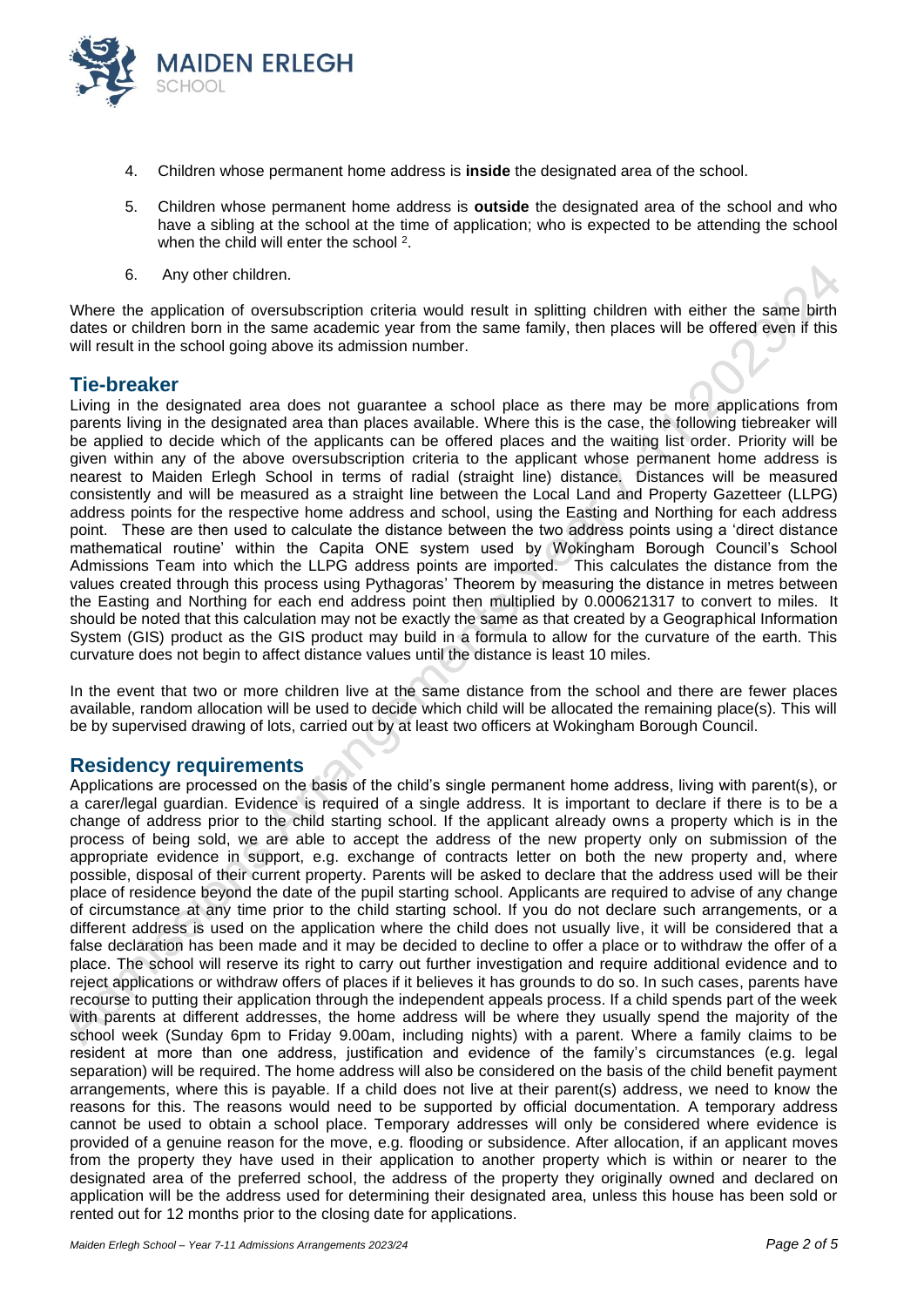

Where a parent has two or more properties, evidence will be required showing the rental, or disposal, of the previous property. Reference will be made to Council Tax and school records. If an applicant is moving house and wishes to use the new address for the allocation of places, evidence will be required that the parent and child have moved and are living in the new home by **31 December 2022**. If the move takes place later or information is provided later, the school will only be able to treat the new address for waiting list purposes and consider this information after the initial allocation of places has taken place.

#### **Applicants from abroad**

An application for a school place can be made from applicants applying for a school place for their child from abroad, provided that they can provide evidence of their right of abode. The address used will be the address where the child is living at the closing date for applications unless evidence is provided that the family is returning to a property that they own in the borough by **31 December 2022**. Third party written evidence confirming the details and timing of the relocation will be required. Adjustments will be made to any waiting lists, if the family returns later, prior to the start of school. Further advice on the documentation required can be obtained from Wokingham Borough Council School Admissions Team.

## **Service families**

Families of UK service personnel who are not yet living in the area will be able to make an application if it is accompanied by an assignment order declaring a relocation date and intended address. In the absence of a new home postal address, the authority will use the former Hazebrouck Barracks (co-ordinates: Easting 476869 and Northing 166249) as the postal address to determine distance to a preferred school. A letter from the Commanding Officer or garrison headquarters will be required confirming the living arrangements for families who are being housed at the army quarters at Arborfield but are assigned to another base.

#### **Out-of-age-group admissions**

Out-of-age-group admissions will only be agreed where there is consensus that it is in the best interests of the child; the circumstances of each case will be considered individually. Such a consensus would be reached between the parents, schools concerned (the current school and Maiden Erlegh) and any relevant professionals asked for their opinion on the case by Maiden Erlegh School.

## **Accepting or declining the offer of a place**

Parents are required to accept or decline the allocated place using the form sent with the allocation letter. The form must be returned to the home local authority in accordance with their co-ordinated scheme (Wokingham Borough Council states two weeks from the date of the offer letter). If a form is not received, there will be one further written warning and failure to respond may result in the place being withdrawn. Parents are requested to advise the local authority at any stage if they are not accepting the place for any reason.

## **Waiting lists**

After **1 March 2023** a waiting list will be administered if the school has more applicants than places available. A child's position on the waiting list is determined by applying the over-subscription criteria as described above. Positions on the waiting list may go up or down, due to pupil withdrawals or new or revised applications, and no account is taken of the length of time spent on the waiting list. Waiting lists will be maintained until such time as the policy is changed, to fill places that may become available during the school year. Parents will receive periodic requests to see if they wish to remain on the list. Children who are the subject of a direction by the local authority to admit or who are allocated to Maiden Erlegh School in accordance with an in-year fair access protocol will take precedence over those on the waiting list.

# **In Year admissions to Years 7-11**

Applications for entry to Year 7 after the end of the routine admissions round (ending on 31 August) and applications for entry into Year 8 to Year 11 at any time are processed as in-year applications and applications will be co-ordinated by Wokingham Borough Council according to published admission arrangements and timescales. See [www.wokingham.gov.uk/admissions.](http://www.wokingham.gov.uk/admissions)

The number of places for each year group is 279.

Parents wishing to apply for a place at the school should obtain from their Local Authority a copy of their common application form. This should be completed and returned to Wokingham Borough Council.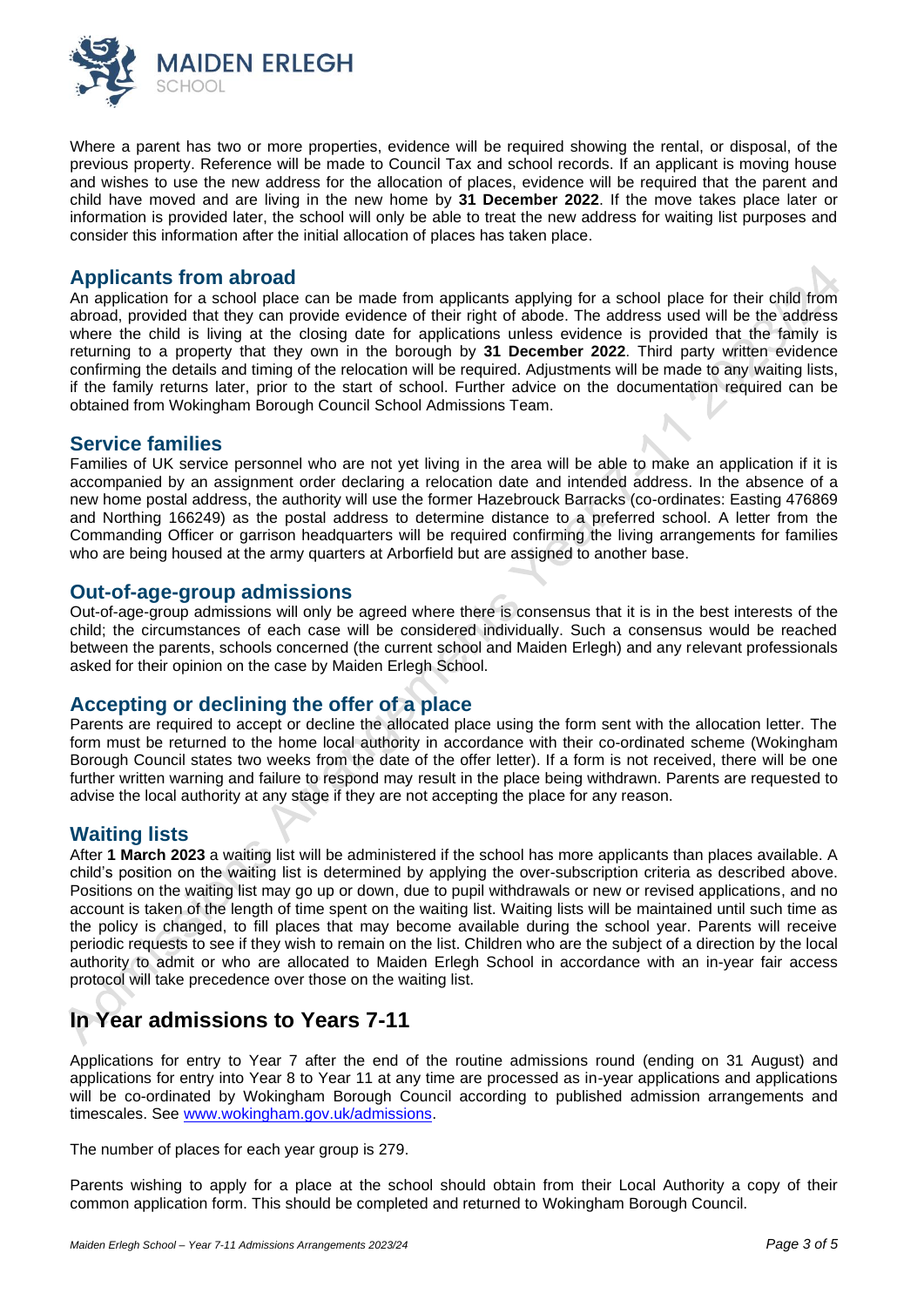

If there are pupils on a waiting list for the year into which the applicant is seeking admission, then the pupil will be placed on that waiting list in a position determined by application of the criteria used in determining initial admissions to Year 7. Pupils will be admitted from the waiting list in order as space becomes available.

If there is no pupil on the waiting list for the year into which the applicant is seeking admission, then the Academy Trust will determine whether a place can be offered to the applicant. If at the time of this determination the school has applications from more than one pupil for admission to the same year group, all the applications will be ordered according to the criteria used in determining initial admissions to Year 7 and will be considered in that order.

In reaching a decision on an application for admission to a full year group, Maiden Erlegh Trust will normally refuse a place unless they are statutorily obliged to admit the applicant or the application is covered by Wokingham Borough Council's Fair Access Protocols.

Out-of-age-group admissions in other year groups will only be agreed where there is consensus that it is in the best interests of the child; the circumstances of each case will be considered individually. Such a consensus would be reached between the parents, schools concerned (the current school and Maiden Erlegh) and any relevant professionals asked for their opinion on the case by Maiden Erlegh.

## **Accepting or declining the offer of a place**

Parents are required to accept or decline the allocated place using the form sent with the allocation letter. The form must be returned to the local authority within two weeks from the date of the offer letter. If a form is not received, there will be one further written warning and failure to respond may result in the place being withdrawn. Parents are requested to advise the local authority, at any stage, if they are not accepting the place for any reason.

Unsuccessful applicants will be placed on the waiting list if they confirm that they wish to be.

#### **Sixth Form Admissions**

Admissions to Maiden Erlegh School Sixth Form are managed by Maiden Erlegh School. The Sixth Form Admission Arrangements for entry 2023/24 are published separately and can be found on the school website.

#### **Appeals**

Parents have a statutory right to appeal to an independent appeals panel against the refusal of a place in all year groups at a school for which they have applied. This right does not apply if they are offered a place at the school but it is not their preferred age group.

Anyone wishing to appeal has 20 days from the date of notification that their application was unsuccessful to prepare and lodge their written appeal. Information about this process will be given in the decision letter sent by the local authority on behalf of the Academy Trust. The decisions of the appeals panel are binding on the school. There is no automatic right to a further appeal for admission within the same academic year unless there is a significant change of circumstances relevant to the application.

Appeals should be made to:

Clerk to the Appeals Panel Wokingham Borough Council Democratic Services Shute End Wokingham RG40 1WQ Tel No: 0118 974 6053

Information on appeals is also available at: [https://www.wokingham.gov.uk/schools-and-education/school](https://www.wokingham.gov.uk/schools-and-education/school-admissions/school-admissions-and-exclusions-appeals/)[admissions/school-admissions-and-exclusions-appeals/](https://www.wokingham.gov.uk/schools-and-education/school-admissions/school-admissions-and-exclusions-appeals/)